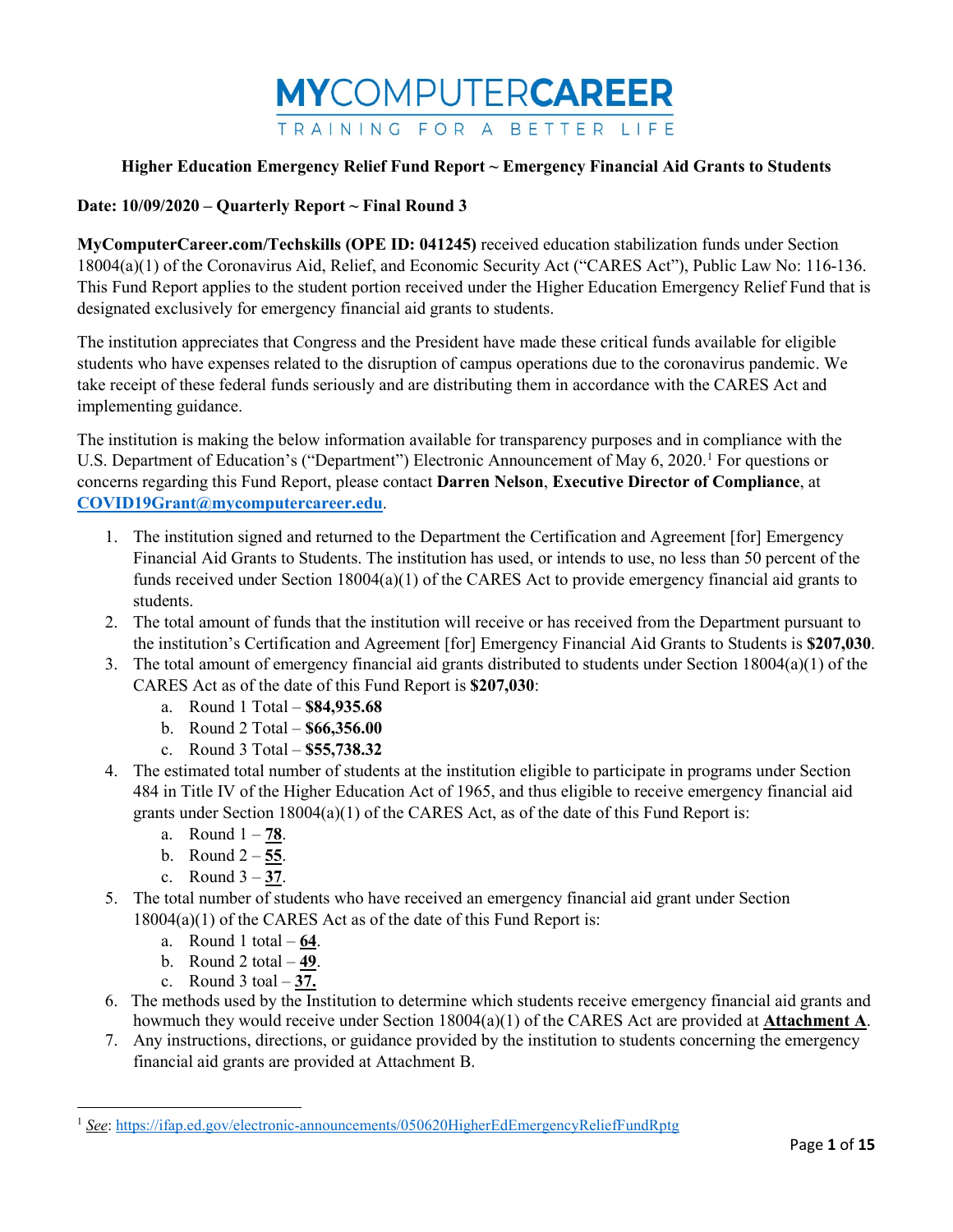

## **Date: 08/24/2020 – 45 Day Report ~ Round 2**

**MyComputerCareer.com/Techskills (OPE ID: 041245)** received education stabilization funds under Section 18004(a)(1) of the Coronavirus Aid, Relief, and Economic Security Act ("CARES Act"), Public Law No: 116-136. This Fund Report applies to the student portion received under the Higher Education Emergency Relief Fund that is designated exclusively for emergency financial aid grants to students.

The institution appreciates that Congress and the President have made these critical funds available for eligible students who have expenses related to the disruption of campus operations due to the coronavirus pandemic. We take receipt of these federal funds seriously and are distributing them in accordance with the CARES Act and implementing guidance.

The institution is making the below information available for transparency purposes and in compliance with the U.S. Department of Education's ("Department") Electronic Announcement of May 6, [2](#page-1-0)020.<sup>2</sup> For questions or concerns regarding this Fund Report, please contact **Darren Nelson**, **Executive Director of Compliance**, at **[COVID19Grant@mycomputercareer.edu](mailto:COVID19Grant@mycomputercareer.edu)**.

- 6. The institution signed and returned to the Department the Certification and Agreement [for] Emergency Financial Aid Grants to Students. The institution has used, or intends to use, no less than 50 percent of the funds received under Section 18004(a)(1) of the CARES Act to provide emergency financial aid grants to students.
- 7. The total amount of funds that the institution will receive or has received from the Department pursuant to the institution's Certification and Agreement [for] Emergency Financial Aid Grants to Students is **\$207,030**.
- 8. The total amount of emergency financial aid grants distributed to students under Section 18004(a)(1) of the CARES Act as of the date of this Fund Report is **\$149,964.56**:
	- a. Round 1 Total **\$84,935.68**
	- b. Round 2 to-date **\$65,028.88**
- 9. The estimated total number of students at the institution eligible to participate in programs under Section 484 in Title IV of the Higher Education Act of 1965, and thus eligible to receive emergency financial aid grants under Section  $18004(a)(1)$  of the CARES Act, as of the date of this Fund Report is:
	- a. Round 1 **78**.
	- b. Round 2 **55**.

l

- 10. The total number of students who have received an emergency financial aid grant under Section 18004(a)(1) of the CARES Act as of the date of this Fund Report is:
	- a. Round 1 total **64**.
	- b. Round 2 to-date **49**.
- 6. The methods used by the institution to determine which students receive emergency financial aid grants and howmuch they would receive under Section 18004(a)(1) of the CARES Act are provided at **Attachment A**.
- 7. Any instructions, directions, or guidance provided by the institution to students concerning the emergency financial aid grants are provided at Attachment B.

<span id="page-1-0"></span><sup>2</sup> *See*[: https://ifap.ed.gov/electronic-announcements/050620HigherEdEmergencyReliefFundRptg](https://ifap.ed.gov/electronic-announcements/050620HigherEdEmergencyReliefFundRptg)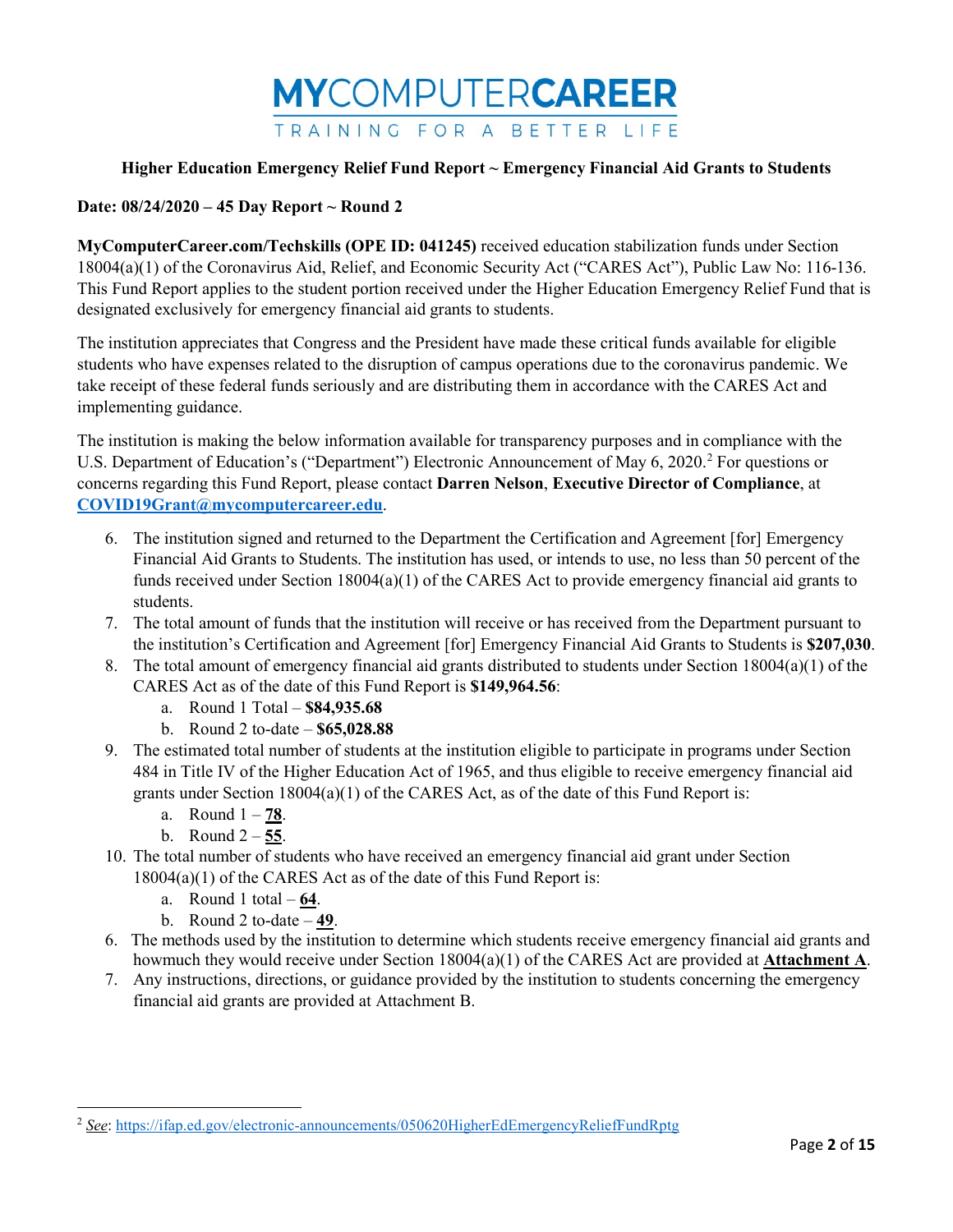

### **Date: 07/10/2020 – 45 Day Report**

l

**MyComputerCareer.com/Techskills (OPE ID: 041245)** received education stabilization funds under Section 18004(a)(1) of the Coronavirus Aid, Relief, and Economic Security Act ("CARES Act"), Public Law No: 116-136. This Fund Report applies to the student portion received under the Higher Education Emergency Relief Fund that is designated exclusively for emergency financial aid grants to students.

The institution appreciates that Congress and the President have made these critical funds available for eligible students who have expenses related to the disruption of campus operations due to the coronavirus pandemic. We take receipt of these federal funds seriously and are distributing them in accordance with the CARES Act and implementing guidance.

The institution is making the below information available for transparency purposes and in compliance with the U.S. Department of Education's ("Department") Electronic Announcement of May 6, 2020.<sup>[3](#page-2-0)</sup> For questions or concerns regarding this Fund Report, please contact **Darren Nelson**, **Executive Director of Compliance**, at **[COVID19Grant@mycomputercareer.edu](mailto:COVID19Grant@mycomputercareer.edu)**.

- 1. The institution signed and returned to the Department the Certification and Agreement [for] Emergency Financial Aid Grants to Students. The institution has used, or intends to use, no less than 50 percent of the funds received under Section 18004(a)(1) of the CARES Act to provide emergency financial aid grants to students.
- 2. The total amount of funds that the institution will receive or has received from the Department pursuant to the institution's Certification and Agreement [for] Emergency Financial Aid Grants to Students is **\$207,030**.
- 3. The total amount of emergency financial aid grants distributed to students under Section 18004(a)(1) of the CARES Act as of the date of this Fund Report is **\$84,935.68**.
- 4. The estimated total number of students at the institution eligible to participate in programs under Section 484 in Title IV of the Higher Education Act of 1965, and thus eligible to receive emergency financial aid grants under Section 18004(a)(1) of the CARES Act, as of the date of this Fund Report is **78**.
- 5. The total number of students who have received an emergency financial aid grant under Section 18004(a)(1) of the CARES Act as of the date of this Fund Report is **64**.
- 6. The methods used by the institution to determine which students receive emergency financial aid grants and how much they would receive under Section 18004(a)(1) of the CARES Act are provided at **Attachment A**.
- 7. Any instructions, directions, or guidance provided by the institution to students concerning the emergency financial aid grants are provided at **Attachment B**.

<span id="page-2-0"></span><sup>&</sup>lt;sup>3</sup> See[: https://ifap.ed.gov/electronic-announcements/050620HigherEdEmergencyReliefFundRptg](https://ifap.ed.gov/electronic-announcements/050620HigherEdEmergencyReliefFundRptg)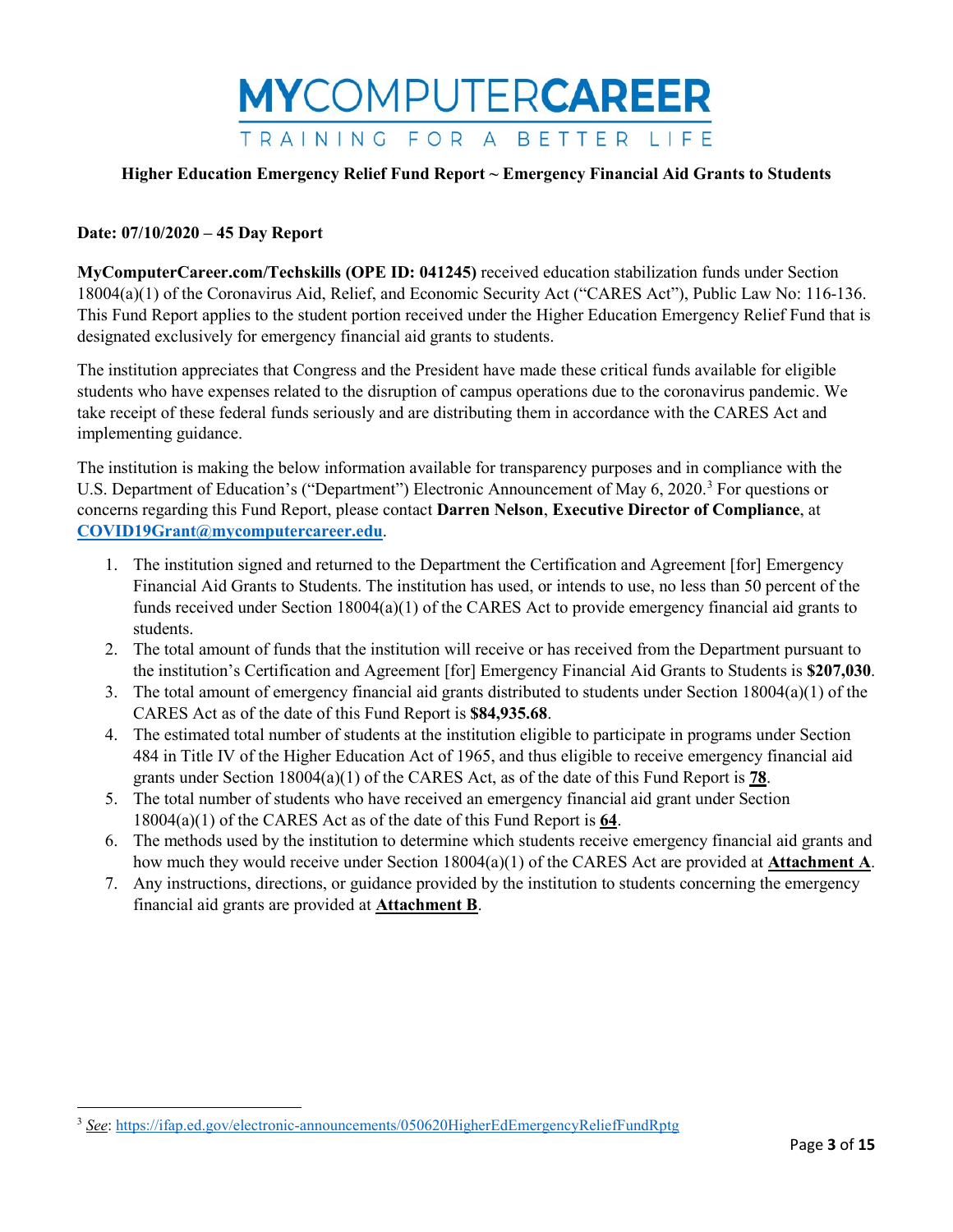

#### **Date: 05/26/2020**

l

**MyComputerCareer.com/Techskills (OPE ID: 041245)** received education stabilization funds under Section 18004(a)(1) of the Coronavirus Aid, Relief, and Economic Security Act ("CARES Act"), Public Law No: 116-136. This Fund Report applies to the student portion received under the Higher Education Emergency Relief Fund that is designated exclusively for emergency financial aid grants to students.

The institution appreciates that Congress and the President have made these critical funds available for eligible students who have expenses related to the disruption of campus operations due to the coronavirus pandemic. We take receipt of these federal funds seriously and are distributing them in accordance with the CARES Act and implementing guidance.

The institution is making the below information available for transparency purposes and in compliance with the U.S. Department of Education's ("Department") Electronic Announcement of May 6, 2020. [4](#page-3-0) For questions or concerns regarding this Fund Report, please contact **Darren Nelson**, **Executive Director of Compliance**, at **[COVID19Grant@mycomputercareer.edu](mailto:COVID19Grant@mycomputercareer.edu)**.

- 1. The institution signed and returned to the Department the Certification and Agreement [for] Emergency Financial Aid Grants to Students. The institution has used, or intends to use, no less than 50 percent of the funds received under Section 18004(a)(1) of the CARES Act to provide emergency financial aid grants to students.
- 2. The total amount of funds that the institution will receive or has received from the Department pursuant to the institution's Certification and Agreement [for] Emergency Financial Aid Grants to Students is **\$207,030**.
- 3. The total amount of emergency financial aid grants distributed to students under Section 18004(a)(1) of the CARES Act as of the date of this Fund Report is **\$0**.
- 4. The estimated total number of students at the institution eligible to participate in programs under Section 484 in Title IV of the Higher Education Act of 1965, and thus eligible to receive emergency financial aid grants under Section 18004(a)(1) of the CARES Act, as of the date of this Fund Report is **78**.
- 5. The total number of students who have received an emergency financial aid grant under Section 18004(a)(1) of the CARES Act as of the date of this Fund Report is **0**.
- 6. The methods used by the institution to determine which students receive emergency financial aid grants and how much they would receive under Section 18004(a)(1) of the CARES Act are provided at **Attachment A**.
- 7. Any instructions, directions, or guidance provided by the institution to students concerning the emergency financial aid grants are provided at **Attachment B**.

<span id="page-3-0"></span><sup>4</sup> *See*[: https://ifap.ed.gov/electronic-announcements/050620HigherEdEmergencyReliefFundRptg](https://ifap.ed.gov/electronic-announcements/050620HigherEdEmergencyReliefFundRptg)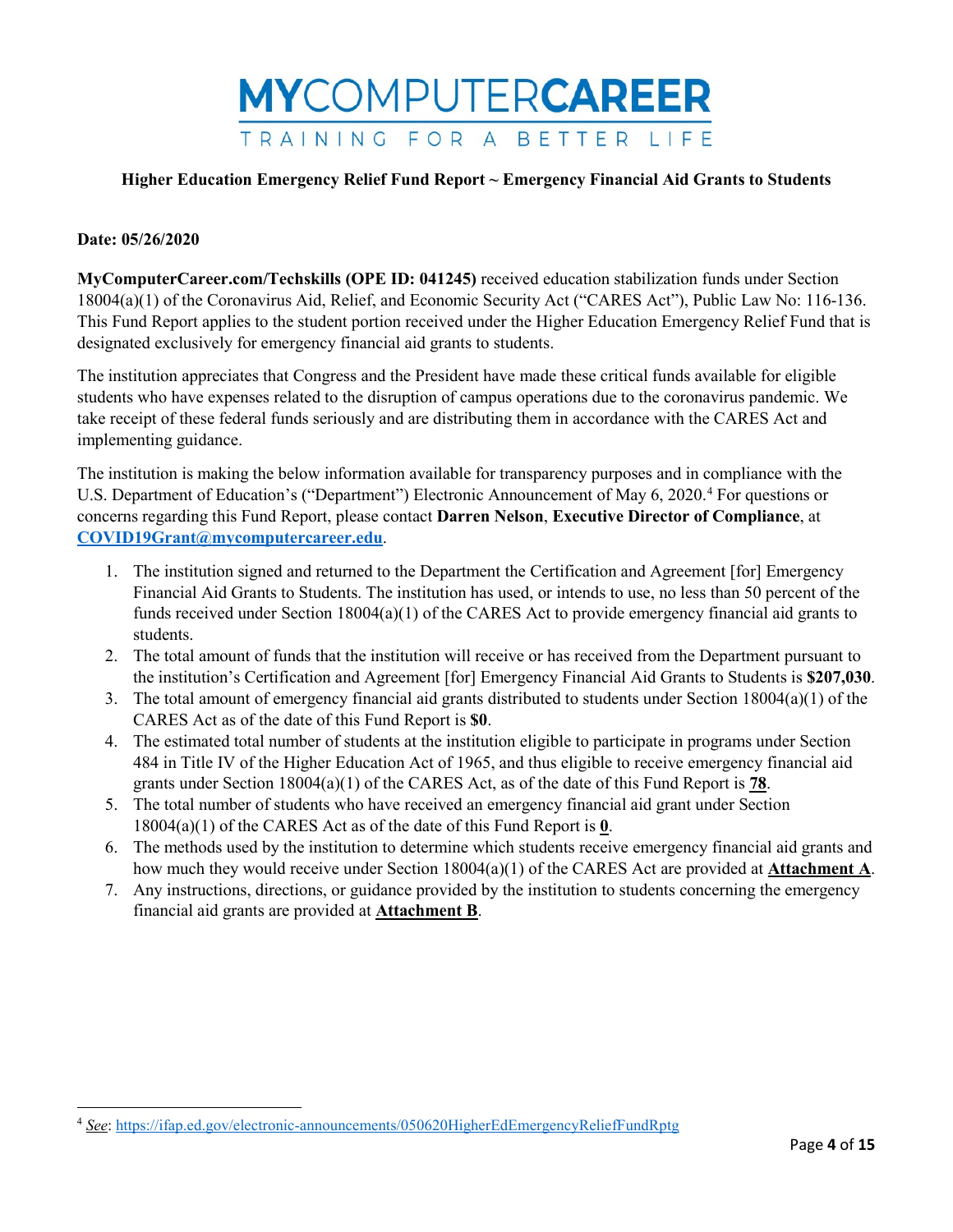

## **Attachment A**

The Cares Act Student Funds will be disseminated in three separate rounds as follows:

#### **FIRST ROUND**

The amount to be distributed to each qualifying student will be one half of the Cares Act Student funds divided by the number of students who transitioned from ground to LiveOnline who are still active.

Three Qualifications:

- 1. Student qualifies based on Section 484 in Title IV of the Higher Education Act of 1965
- 2. Student returns attestation requesting the grant by June 30,2020
- 3. Student agrees to spend it on authorized expenditures

This will get \$1,327 into the hands of the most students as quickly as possible. Attachment B outlines when checks will be sent to all students who complete the attestation.

#### **SECOND ROUND**

The amount to be distributed to each qualifying student will be one half of the Cares Act Student funds divided by the number of students who transitioned from ground to LiveOnline who are still active.

Four Qualifications:

- 1. Student's household has suffered a negative financial impact due to COVID-19
- 2. Student qualifies based on Section 484 in Title IV of the Higher Education Act of 1965
- 3. Student returns attestation requesting the grant by August 31, 2020
- 4. Student agrees to spend it on authorized expenditures

This will get an additional \$1,327 into the hands of the students who need it the most.

Students will have until August 31, 2020 to submit their documentation. In the documentation the student will testify that their household experienced a negative financial impact from COVID-19, such as layoffs, reduced pay, decreased hours, etc., from March 13<sup>th</sup> through August 31<sup>st</sup>. This plan assumes that the negative financial impacts of COVID-19 will have been realized by August 31<sup>st</sup> so we will have helped as many as possible who need it the most. Attachment B outlines when checks will be sent to all students who complete the attestation.

#### **THIRD ROUND**

The amount to be distributed to each qualifying student will be all funds not distributed in rounds one and two, combined with any left-over funds from the educational grants, if any, divided by the number of students who qualify.

Three Qualifications:

- 1. Student qualifies based on Section 484 in Title IV of the Higher Education Act of 1965
- 2. Student returns attestation requesting the grant by September 30, 2020
- 3. Student agrees to spend it on authorized expenditures

Attachment B outlines when checks will be sent to all students who complete the attestation.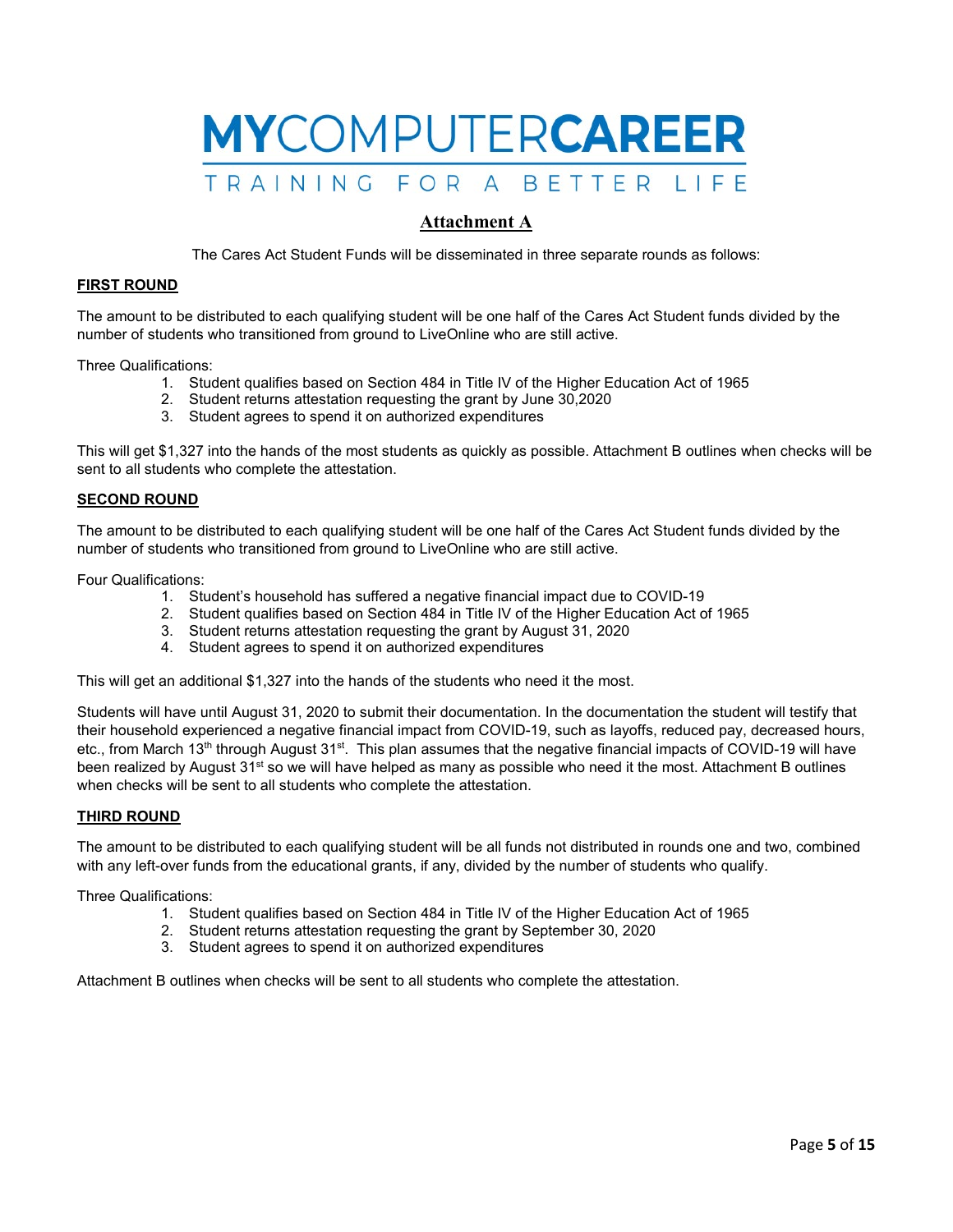

## **Attachment B**

The following steps will be followed to communicate instructions to the students regarding the emergency financial aid grants:

1. Students will receive an email announcement describing the purpose of the grant. This email will also notify students that they receive a second email with a link to complete a questionnaire via Qualtrics.

- 2. Students will receive the email with a link to complete the questionnaire to determine eligibility.
- 3. Students will complete the questionnaire.
- 4. Data from the questionnaire will be reviewed to determine eligibility of each student.
- 5. Students who are eligible will be notified via email that they will be receiving a check in the mail.

6. Students that do not complete the questionnaire by the due date will automatically be considered ineligible.

The chart below displays the flow of communication to the students.

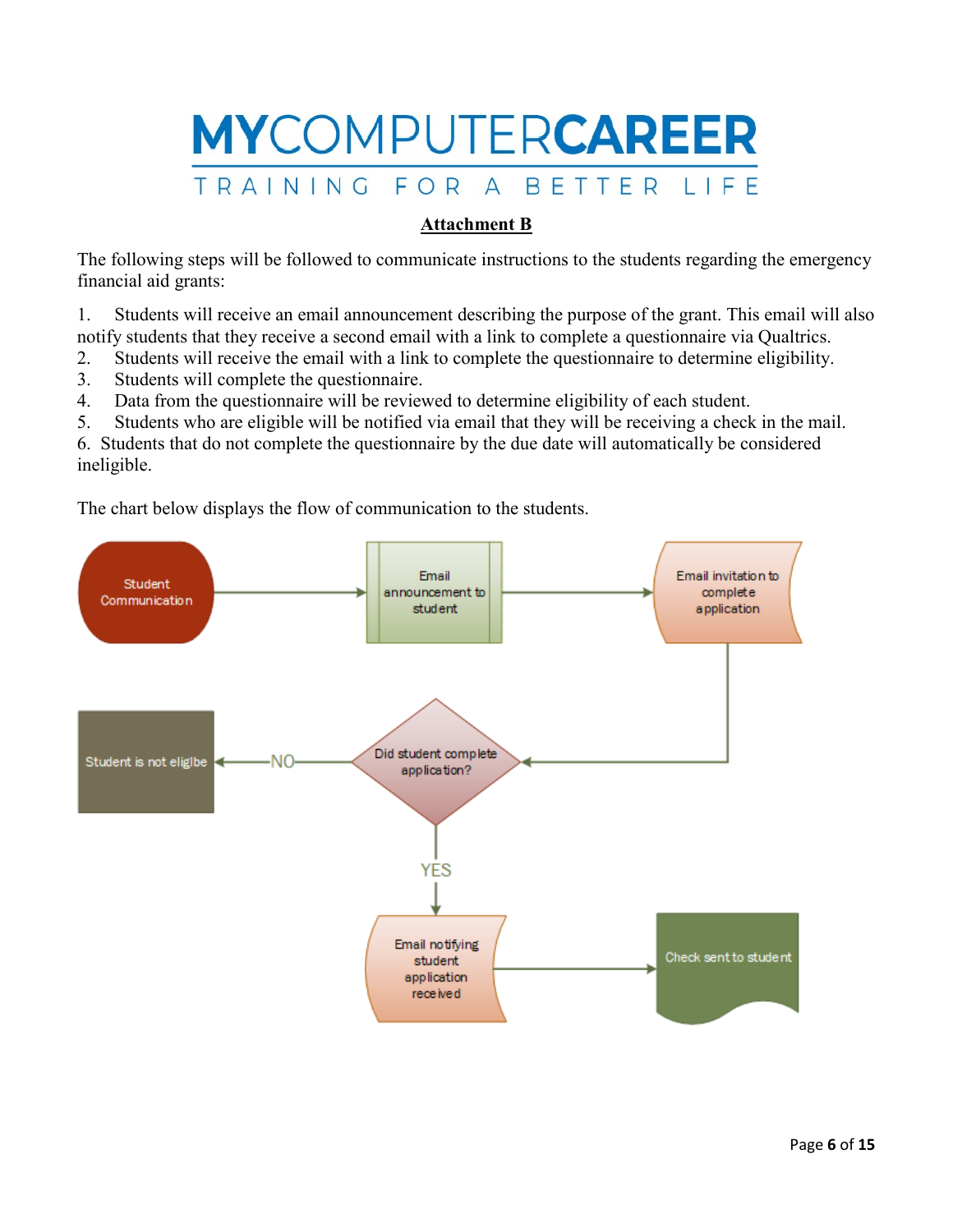## **Timeline of communication**

| <b>Round</b>   | <b>Task</b>                             | <b>Date</b>             |
|----------------|-----------------------------------------|-------------------------|
| $\mathbf{1}$   | Initial email communication             | 5/28/2020               |
|                | Email with link to the questionnaire    | 5/29/2020               |
|                | Time to complete the questionnaire      | $5/29/2020 - 6/30/2020$ |
|                | Send checks to students on weekly basis | $6/5/2020 - 7/10/2020$  |
| $\overline{2}$ | Initial email communication             | 7/15/2020               |
|                | Email with link to the questionnaire    | 7/16/2020               |
|                | Time to complete the questionnaire      | $7/16/2020 - 8/31/2020$ |
|                | Send checks to students on weekly basis | $7/24/2020 - 9/11/2020$ |
| 3              | Initial email communication             | 9/8/2020                |
|                | Email with link to the questionnaire    | 9/9/2020                |
|                | Time to complete the question aire      | $9/9/2020 - 9/30/2020$  |
|                | Send checks to students                 | Week of 10/5/2020       |

## **Round 1 Email to be sent to students:**

## **MyComputerCareer.com/Techskills (OPE ID: 041245)**

SUBJECT: URGENT: You may qualify for a COVID-19 Education Grant

Dear [Student First Name]

We are pleased to advise you that under the Coronavirus Aid, Relief, and Economic Security ("CARES") Act: Higher Education Emergency Relief Fund, the US Department of Education has authorized **emergency financial aid grants** for students negatively affected by the COVID-19 pandemic; specifically those who incurred expenses incident to the transfer from in-class to online training and financial hardships caused by the coronavirus outbreak.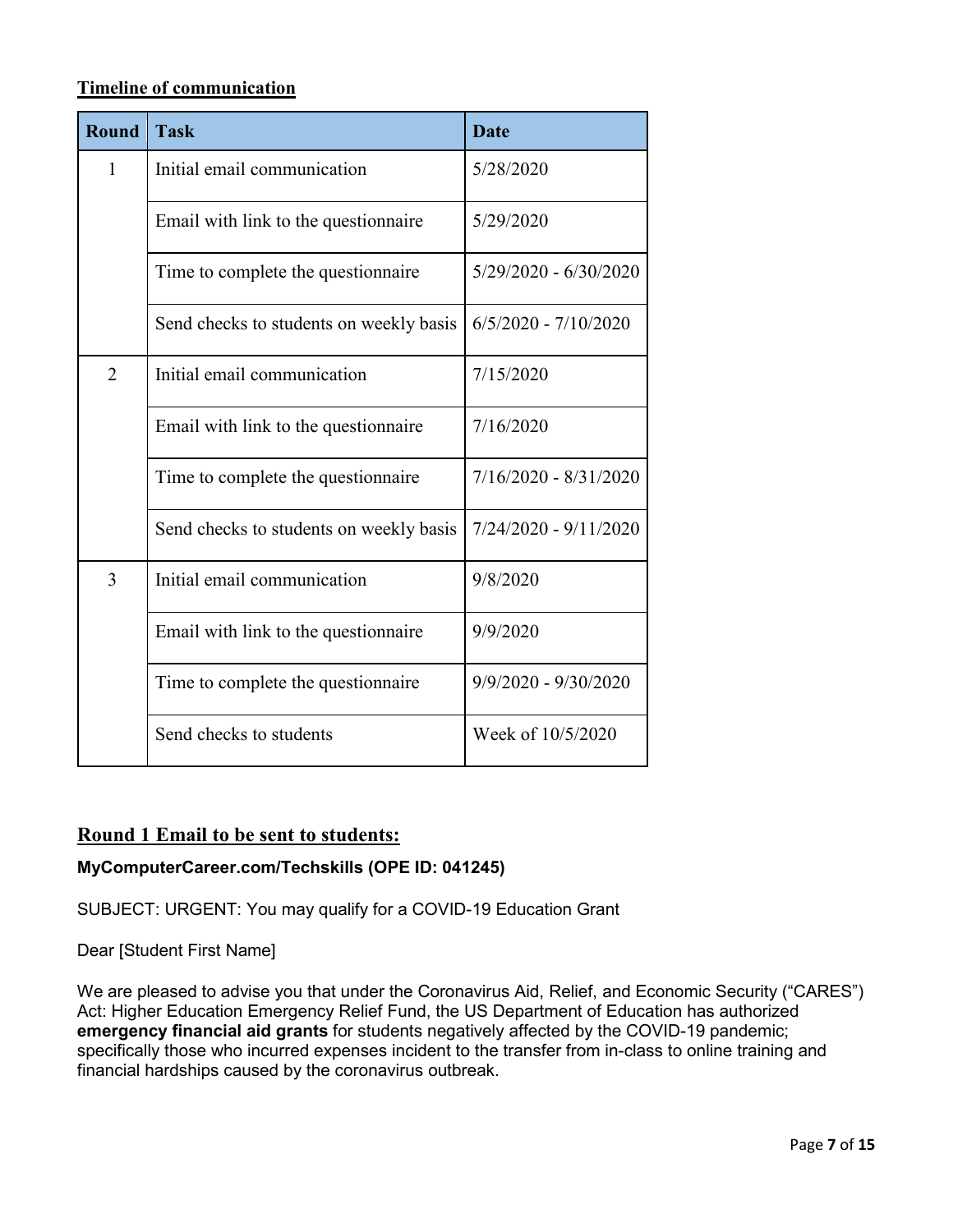You are receiving this email because we believe you may qualify for a grant and may have a first-round **cash payment of an estimated \$1327.00** in approved funding coming your way. An additional \$1327 may follow in a second round of funding and a third disbursement of an amount yet to be determined may also be forthcoming.

*It is vital that you review all the information we're providing you about the available grants and follow instructions carefully to verify your eligibility and expedite your receipt of this funding.*

We are committed to absolute transparency in every aspect of receiving and distributing the CARES Act funds. Please follow these steps to verify your eligibility and receive payment:

STEP 1: [Click here](https://www.mycomputercareer.edu/additional-disclosure-statements/) and carefully review the details of the Higher Education Emergency Relief Fund Report.

STEP 2: Look for an email within the next 48 hours from Brian Evans with the email address ["noreply@qemailsever.com.](mailto:noreply@qemailsever.com)" Subject line: **"CARES Act Application"**. Please complete the CARES Act Application questionnaire provided via that email by *no later than June 30, 2020*. Follow the instructions to determine your eligibility for the grant and apply. **IMPORTANT! You MUST E-sign the attestation included in the survey to receive funds.**

STEP 3: You will receive another email from MyComputerCareer confirming your eligibility.

STEP 4: Wait for your round-one payment. Checks will be processed weekly as applications are received and verified. Checks will be mailed within 14 days of receipt of your application. *ALL round-one requests must be made by June 30th so payments can be mailed by July 10, 2020.* Applications will be processed on a first-come, first-served basis, but *your application/request MUST be submitted by the 6/30 deadline* in order to participate in the first round of funding.

The 2nd disbursement will be made to active students following an additional attestation of financial hardship due to COVID-19. Instructions for this round will be emailed after Round-one is complete. The deadline for the round-two attestation is August 31, 2020.

A final round of disbursements to active students will follow in September. The amount of this payment will be determined after all round-one and round-two payments have been made. It will be based on the available funds remaining (if any) and the number of students approved for that round of funding. See the full [disclosure documents](https://www.mycomputercareer.edu/additional-disclosure-statements/) and look for future emails regarding these future disbursements.

We sincerely hope that you and your loved-ones are safe and well and that this grant will help to relieve or mitigate any hardship you have experienced as a result of the outbreak.

If you have further questions about the CARES Act Grant, your eligibility, or other related matters, please email: COVID19Grant@mycomputercareer.edu.

Sincerely,

Dan Pryor Chief Operations Officer MyComputerCareer

## **Round 1 Form to be completed:**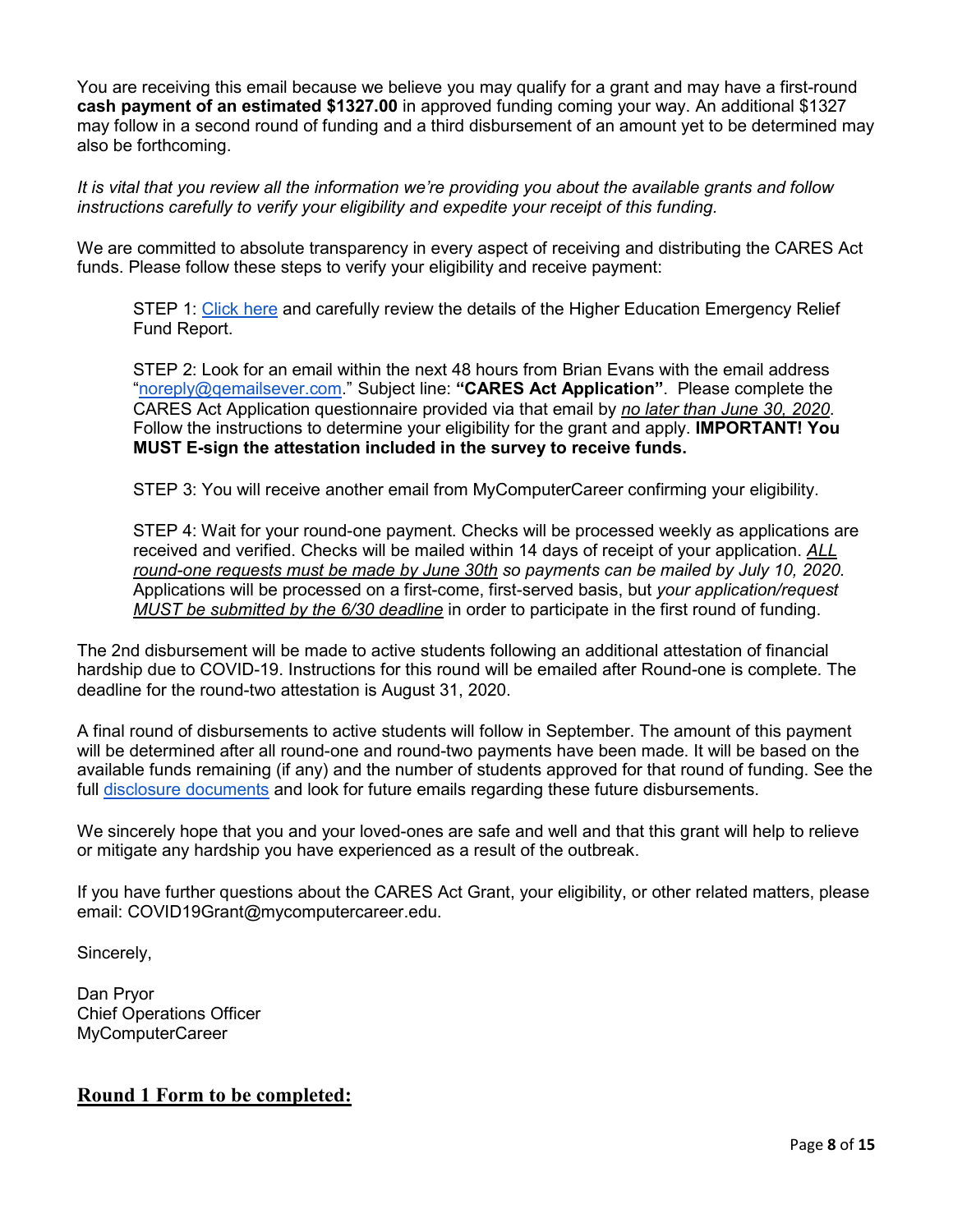The U.S. Department of Education has made Emergency Financial Aid Grants available to students of MyComputerCareer who are in need of financial support for their expenses related to the disruption of onground campus operations due to Coronavirus. Types of eligible expenses include, but are not limited to, costs of attendance, such as food, housing, course materials, technology, health care, and childcare. This form permits students to apply for these need-based grants. MyComputerCareer Leadership will use the information you provide here to determine your eligibility for a grant. Students who are eligible must meet the following criteria:

- 1) Are eligible to receive Department of Education Title IV grants and loans;
- 2) Were on-ground campus students who transitioned to online classes due to Coronavirus; and
- 3) Were active students or had an approved Leave of Absence as of May 26, 2020.

Please complete the form below:

- 1. Name: \_\_\_\_\_\_\_\_\_\_\_\_\_\_\_\_\_\_\_\_\_\_
- 2. Email Address:
- 3. Current Address:
	- a. Address 1: \_\_\_\_\_\_\_\_\_\_\_\_\_\_\_\_\_\_\_
	- b. Address 2:
	- c. City: \_\_\_\_\_\_\_\_\_\_\_\_\_\_\_\_\_\_\_\_\_\_\_ d. State:
	- e. Zip: \_\_\_\_\_\_\_\_\_\_\_\_\_\_\_\_\_\_\_\_\_\_\_\_

4. If eligible, would you like to receive the grant?

- $\neg$  Yes
- $\Box$  No

5. To be eligible for this grant, you must have expenses related to the disruption of on-ground campus operations due to the Coronavirus shutdown, such as eligible expenses under a student's cost of attendance, such as food, housing, course materials, technology, health care, and childcare.

An eligible student must ALSO meet the criteria as defined by law in SEC 484, 20 U.S.C. 1091, in Title IV of the Higher Education Act of 1965, as amended (HEA). I understand that I:

- Must be a U.S. Citizen or eligible non-citizen
- Must have a valid social security number
- Must have a registration with Selective Service (if student is male)
- Must have a High School Diploma or equivalent
- Must be attending & participating in a post-secondary program leading to a credential at an eligible institution of higher education
- Must not owe a refund on grants or be in default on federal student loans
- Must have completed repayment of any Title IV funds obtained fraudulently **i**f convicted of, or pled nolo contendere or guilty, to a crime involving fraud in obtaining Title IV funds
- Not have fraudulently obtained Title IV loans in excess of annual or aggregate limits
- Must have repaid Title IV loan amounts in excess of annual or aggregate limits
- Must have Selective Service confirmed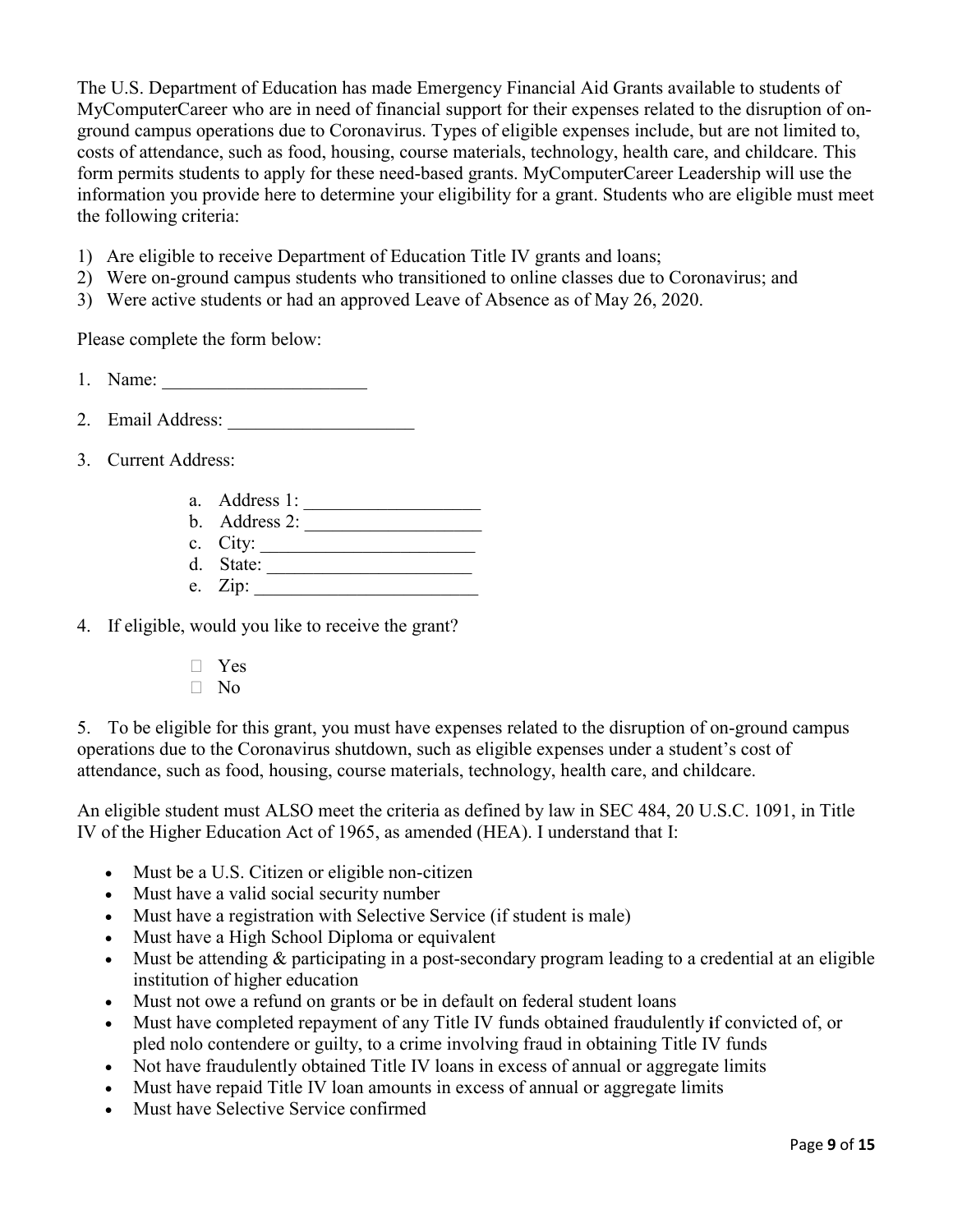- Must not have been suspended of Title IV eligibility for drug-related offenses
- Must be maintaining satisfactory academic progress

I attest, under penalty of perjury, that I meet the requirements of Section 484 of the Higher Education Act (HEA), as amended, and that I will use grant funds provided by the CARES Act for eligible expenses that are related to my cost of attendance (including, but not be limited to, food, housing, course materials, technology, health care, and childcare) and that are related to the disruption of onground campus operations at MyComputerCareer due to coronavirus.

By signing your name below electronically, you agree your electronic signature is the same as a handwritten signature for the purposes of validity, enforceability, and admissibility.

## **Electronic Signature\***

## **Round 2 Email to be sent to students:**

SUBJECT: URGENT: Round 2 of COVID-19 Education Grant Coming

Dear [Student First Name]

As you probably know, under the Coronavirus Aid, Relief, and Economic Security ("CARES") Act: Higher Education Emergency Relief Fund, the US Department of Education has authorized **emergency financial aid grants** for students negatively affected by the COVID-19 pandemic; specifically those who incurred expenses incident to the transfer from in-class to online training and financial hardships caused by the coronavirus outbreak.

You are receiving this email because we believe you may qualify for a Round 2 grant and may have a second-round **cash payment of an estimated \$1327.00** in approved funding coming your way.

*It is vital that you review all the information we're providing you about the available grants and follow instructions carefully to verify your eligibility and expedite your receipt of this funding.*

We are committed to absolute transparency in every aspect of receiving and distributing the CARES Act funds. Please follow these steps to verify your eligibility and receive payment:

STEP 1: [Click here](https://www.mycomputercareer.edu/additional-disclosure-statements/) and carefully review the details of the Higher Education Emergency Relief Fund Report. Pay special attention to the "Second Round" section of Attachment A.

STEP 2: Look for an email within the next 48 hours from Brian Evans with the email address ["noreply@qemailsever.com.](mailto:noreply@qemailsever.com)" Subject line: **"CARES Act Application"**. Please complete the CARES Act Application questionnaire provided via that email by *no later than August 31, 2020*. Follow the instructions to determine your eligibility for the grant and apply. **IMPORTANT! You MUST E-sign the attestation included in the survey to receive funds.**

STEP 3: You will receive another email from MyComputerCareer confirming your eligibility.

STEP 4: Wait for your round-two payment. Checks will be processed weekly as applications are received and verified. Checks will be mailed within 14 days of receipt of your application. *ALL*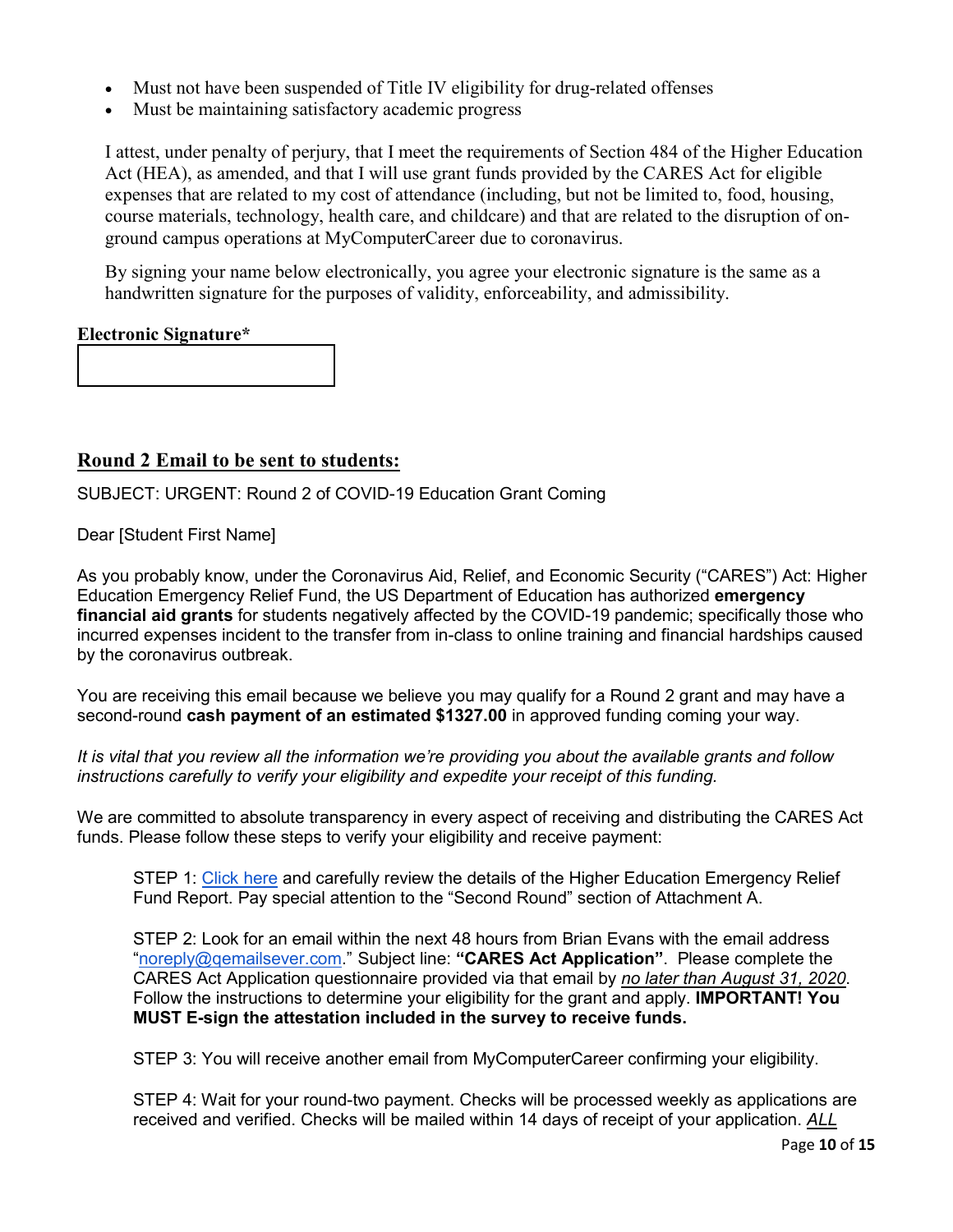*round-two requests must be made by August 31* so payments can be mailed by September 10, *2020.* Applications will be processed on a first-come, first-served basis, but *your application/request MUST be submitted by the 8/31 deadline* in order to participate in the second round of funding.

A final round of disbursements to active students will follow in September. The amount of this payment will be determined after all round-one and round-two payments have been made. It will be based on the available funds remaining (if any) and the number of students approved for that round of funding. See the full [disclosure documents](https://www.mycomputercareer.edu/additional-disclosure-statements/) and look for future emails regarding this final disbursement.

We sincerely hope that you and your loved-ones are safe and well and that this grant will help to relieve or mitigate any hardship you have experienced as a result of the Coronavirus outbreak.

If you have further questions about the CARES Act Grant, your eligibility, or other related matters, please email: COVID19Grant@mycomputercareer.edu.

Sincerely,

Dan Pryor Chief Operations Officer MyComputerCareer

## **Round 2 Form to be completed:**

The U.S. Department of Education has made Emergency Financial Aid Grants available to students of MyComputerCareer who are in need of financial support for their expenses related to the disruption of onground campus operations due to Coronavirus. Types of eligible expenses include, but are not limited to, costs of attendance, such as food, housing, course materials, technology, health care, and childcare. This form permits students to apply for these need-based grants. MyComputerCareer Leadership will use the information you provide here to determine your eligibility for a grant. Students who are eligible must meet the following criteria:

- 1) Are eligible to receive Department of Education Title IV grants and loans;
- 2) Were on-ground campus students who transitioned to online classes due to Coronavirus;
- 3) You are an active student or had an approved Leave of Absence as of July 15, 2020; and
- 4) Have experienced financial hardship as described below due to COVID 19.

Please complete the form below:

- 1. Name: \_\_\_\_\_\_\_\_\_\_\_\_\_\_\_\_\_\_\_\_\_\_
- 2. Email Address:
- 3. Current Address:
	- a. Address 1: \_\_\_\_\_\_\_\_\_\_\_\_\_\_\_\_\_\_\_
	- b. Address 2:
	- c. City: \_\_\_\_\_\_\_\_\_\_\_\_\_\_\_\_\_\_\_\_\_\_\_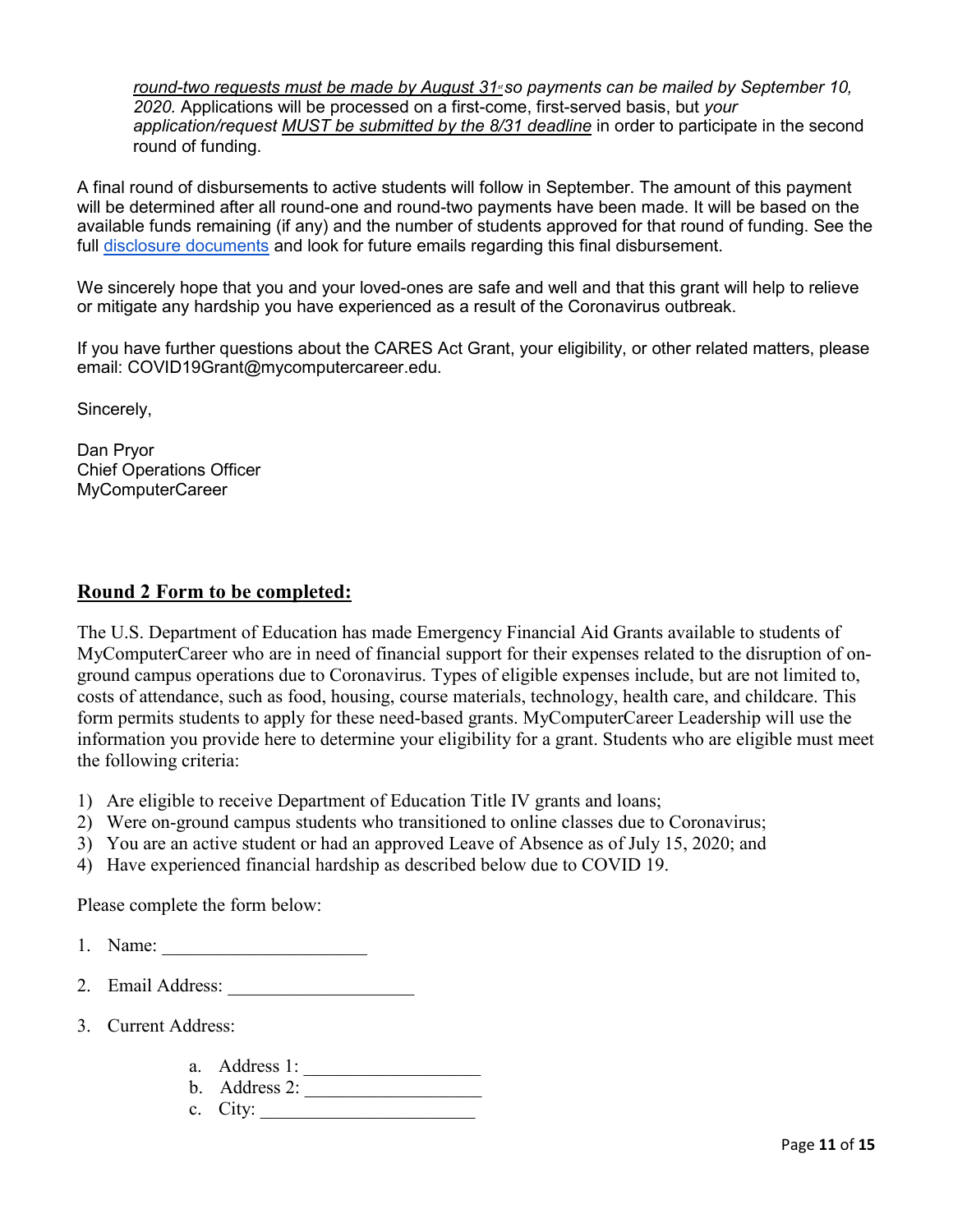d. State:

- e. Zip:
- 4. If eligible, would you like to receive the grant?
	- � Yes  $\neg$  No
- 5. To be eligible for this grant, you must:
	- 1. Have experienced financial hardship due to COVID19; **AND**
	- 2. Be eligible to receive Title IV funding.

Have you or anyone in your household suffered from reduced hours, loss of work or reduced income due to the COVID19 pandemic that has caused additional financial hardship for you?

- $\neg$  Yes
- � No

6. An eligible student must ALSO meet the criteria as defined by law in SEC 484, 20 U.S.C. 1091, in Title IV of the Higher Education Act of 1965, as amended (HEA). I understand that I:

- Must be a U.S. Citizen or eligible non-citizen
- Must have a valid social security number
- Must have a registration with Selective Service (if student is male)
- Must have a High School Diploma or equivalent
- Must be attending & participating in a post-secondary program leading to a credential at an eligible institution of higher education
- Must not owe a refund on grants or be in default on federal student loans
- Must have completed repayment of any Title IV funds obtained fraudulently **i**f convicted of, or pled nolo contendere or guilty, to a crime involving fraud in obtaining Title IV funds
- Not have fraudulently obtained Title IV loans in excess of annual or aggregate limits
- Must have repaid Title IV loan amounts in excess of annual or aggregate limits
- Must have Selective Service confirmed
- Must not have been suspended of Title IV eligibility for drug-related offenses
- Must be maintaining satisfactory academic progress

I attest, under penalty of perjury, that I meet the requirements of Section 484 of the Higher Education Act (HEA), as amended, and that I will use grant funds provided by the CARES Act for eligible expenses that are related to my cost of attendance (including, but not be limited to, food, housing, course materials, technology, health care, and childcare) and that are related to the disruption of onground campus operations at MyComputerCareer due to coronavirus.

By signing your name below electronically, you agree your electronic signature is the same as a handwritten signature for the purposes of validity, enforceability, and admissibility.

### **Electronic Signature\***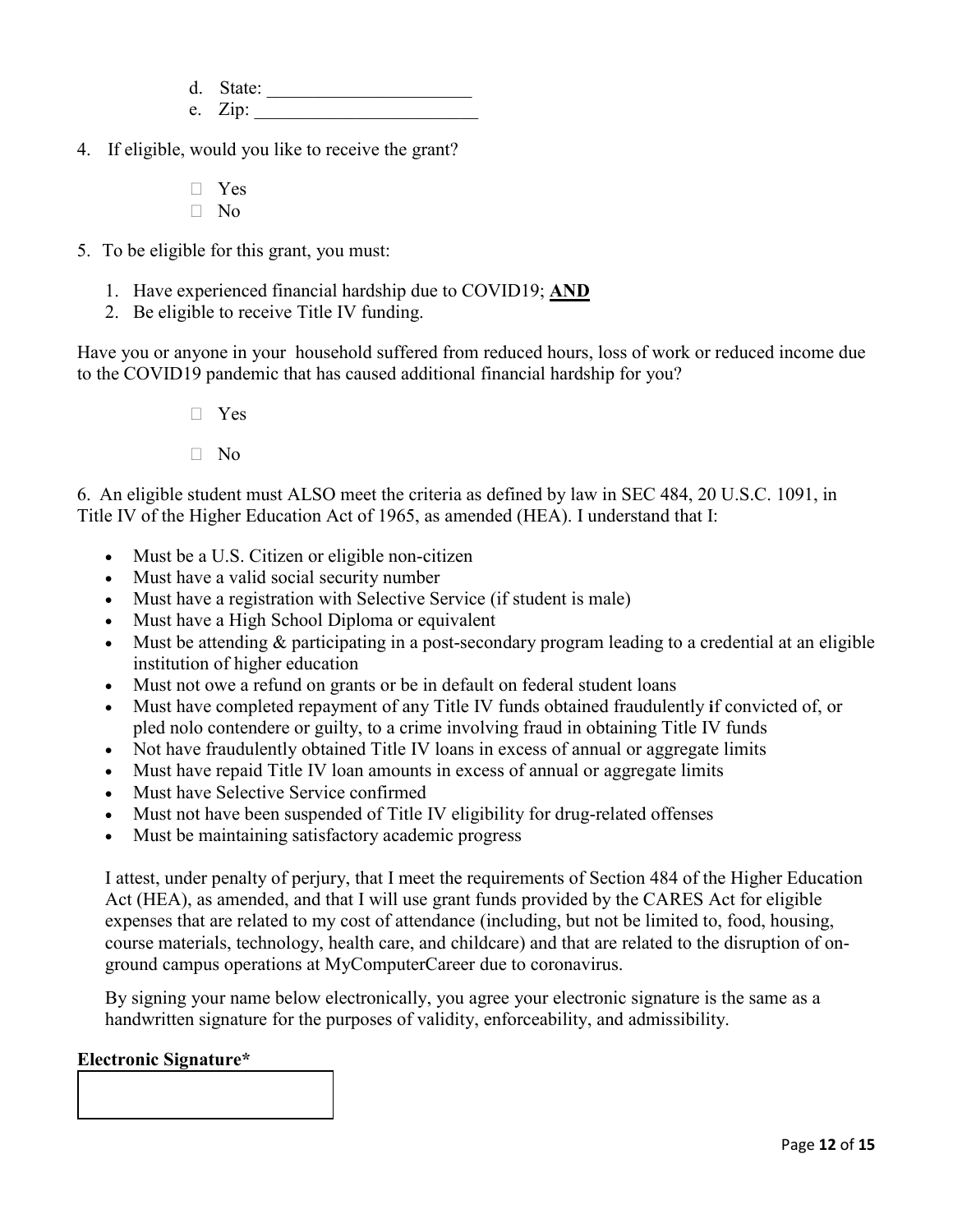## **Round 3 payment per student = \$1,506.45**

## **Round 3 Email to be sent to Students:**

### Dear [Student First Name]

As you probably know, under the Coronavirus Aid, Relief, and Economic Security ("CARES") Act: Higher Education Emergency Relief Fund, the US Department of Education has authorized **emergency financial aid grants** for students negatively affected by the COVID-19 pandemic; specifically those who incurred expenses incident to the transfer from in-class to online training and financial hardships caused by the coronavirus outbreak.

You are receiving this email because we believe you may qualify for the Round 3 grant and may have a third-round cash payment in approved funding coming your way. The final round amount will be based on the final number of students who respond confirming their eligibility. You will be notified of the dollar amount the first week of October.

*It is vital that you review all the information we're providing you about the available grants and follow instructions carefully to verify your eligibility and expedite your receipt of this funding.*

We are committed to absolute transparency in every aspect of receiving and distributing the CARES Act funds. Please follow these steps to verify your eligibility and receive payment:

STEP 1: [Click here](https://www.mycomputercareer.edu/additional-disclosure-statements/) and carefully review the details of the Higher Education Emergency Relief Fund Report at the top of the page. Pay special attention to the "Third Round" section of Attachment A.

STEP 2: Look for an email within the next 48 hours from Brian Evans with the email address ["noreply@qemailsever.com.](mailto:noreply@qemailsever.com)" Subject line: **"CARES Act Application"**. Please complete the CARES Act Application questionnaire provided via that email by *no later than September 30, 2020*. Follow the instructions to determine your eligibility for the grant and apply. **IMPORTANT! You MUST E-sign the attestation included in the survey to receive funds.**

STEP 3: You will receive another email from MyComputerCareer confirming your eligibility.

STEP 4: Wait for your round-three payment. Checks will be processed the first week of October and mailed within 14 days of the conclusion of round-three (9/30/2020). *ALL round-three requests MUST be made by September 30th* in order to participate in the third and final round of funding.

Please review the full [disclosure documents](https://www.mycomputercareer.edu/additional-disclosure-statements/) regarding this final disbursement.

We sincerely hope that you and your loved-ones are safe and well and that this grant will help to relieve or mitigate any hardship you have experienced as a result of the Coronavirus outbreak.

If you have further questions about the CARES Act Grant, your eligibility, or other related matters, please email: [COVID19Grant@mycomputercareer.edu.](mailto:COVID19Grant@mycomputercareer.edu)

Sincerely,

Dan Pryor Chief Operations Officer MyComputerCareer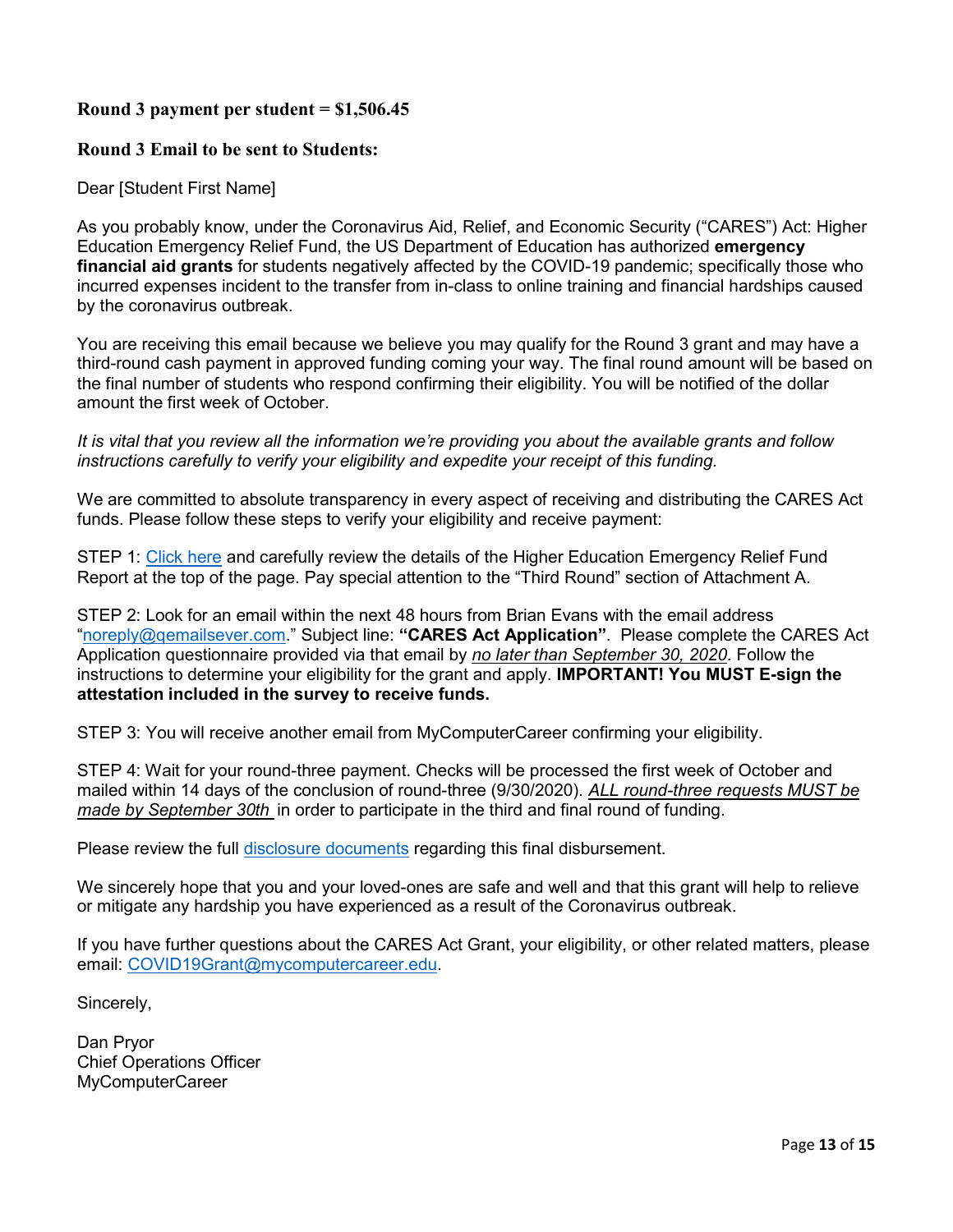# **Round 3 Form to be completed: (in September only)**

The U.S. Department of Education has made Emergency Financial Aid Grants available to students of MyComputerCareer who are in need of financial support for their expenses related to the disruption of onground campus operations due to Coronavirus. Types of eligible expenses include, but are not limited to, costs of attendance, such as food, housing, course materials, technology, health care, and childcare. This form permits students to apply for these need-based grants. MyComputerCareer Leadership will use the information you provide here to determine your eligibility for a grant. Students who are eligible must meet the following criteria:

- 1) Are eligible to receive Department of Education Title IV grants and loans;
- 2) Were on-ground campus students who transitioned to online classes due to Coronavirus; and
- 3) You are an active student or had an approved Leave of Absence as of September 4, 2020.

Please complete the form below:

1. Name: \_\_\_\_\_\_\_\_\_\_\_\_\_\_\_\_\_\_\_\_\_\_

- 2. Email Address:
- 3. Current Address:
	- a. Address 1: \_\_\_\_\_\_\_\_\_\_\_\_\_\_\_\_\_\_\_
	- b. Address 2: \_\_\_\_\_\_\_\_\_\_\_\_\_\_\_\_\_\_\_
	- c.  $City:$
	- d. State:
	- e.  $Zip:$
- 4. If eligible, would you like to receive the grant?
	- � Yes
	- $\neg$  No

5. To be eligible for this grant, you must have expenses related to the disruption of on-ground campus operations due to the Coronavirus shutdown, such as eligible expenses under a student's cost of attendance, such as food, housing, course materials, technology, health care, and childcare.

An eligible student must ALSO meet the criteria as defined by law in SEC 484, 20 U.S.C. 1091, in Title IV of the Higher Education Act of 1965, as amended (HEA). I understand that I:

- Must be a U.S. Citizen or eligible non-citizen
- Must have a valid social security number
- Must have a registration with Selective Service (if student is male)
- Must have a High School Diploma or equivalent
- Must be attending & participating in a post-secondary program leading to a credential at an eligible institution of higher education
- Must not owe a refund on grants or be in default on federal student loans